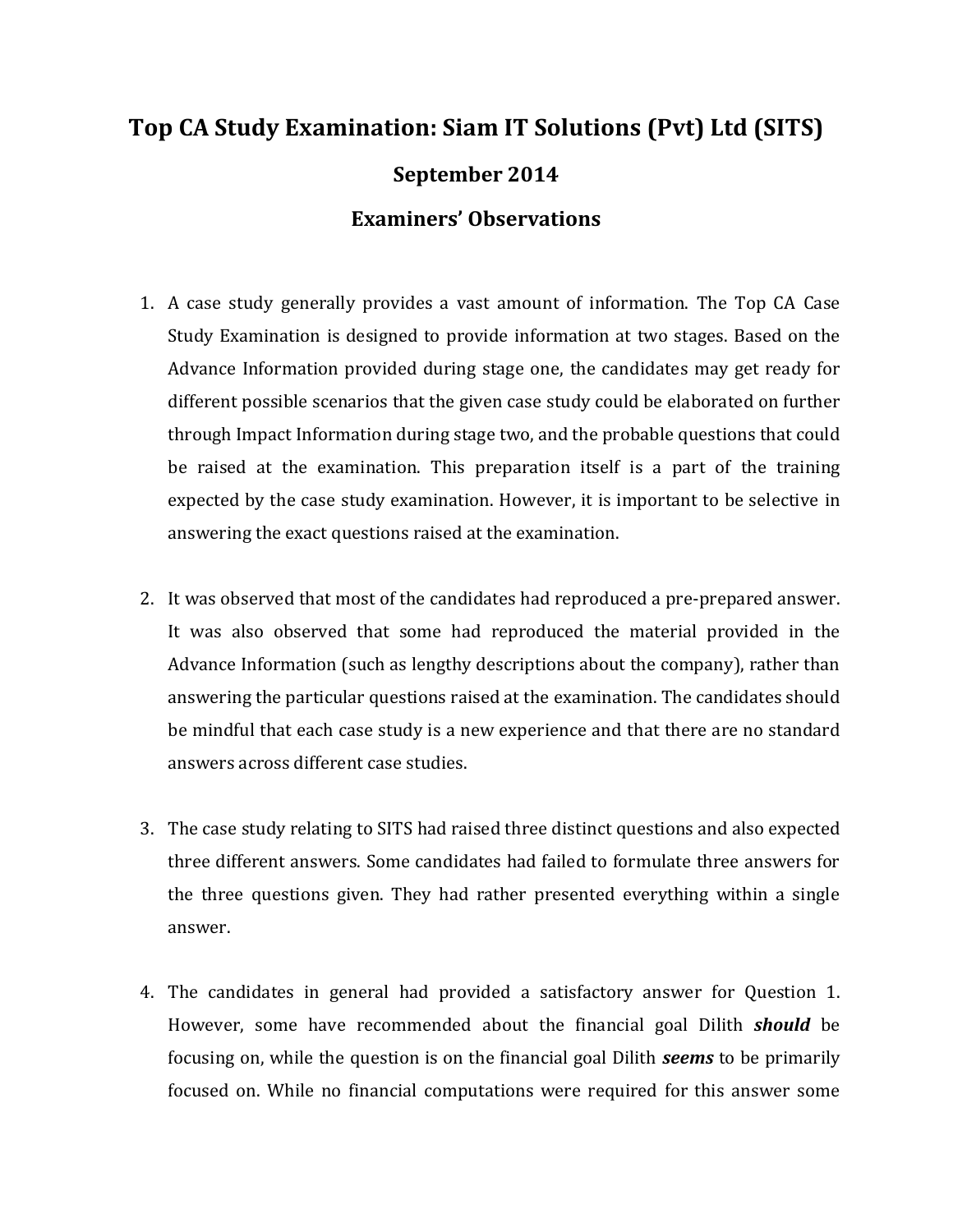have carried out ratio analysis which is infact needed for Question 3. Some candidates have failed to identify shareholder value maximization as the proper goal and its relevance for SITS.

- 5. In Question 2, the majority of the candidates had provided a satisfactory answer regarding the management style of Dilith. However, some had failed to provide satisfactory explanation about the potential corporate governance and agency problems at SITS, and have merely listed the requirements set by the code of corporate governance. Most of the candidates have failed to demonstrate proper understanding of the concepts of corporate governance and agency problem.
- 6. In Question 3, the management of the company was seeking the services of a management consultant to get his help to resolve the problems currently confronted by the company. The candidates were supposed to identify them and provide a professional opinion / recommendations with justifications. Some candidates had failed to identify these problems properly and to provide a professional opinion therein. A vast majority has followed a particular format, including *terms of references* which were not really expected in the answer. The structuring of this section of the answer was also relatively poor with some candidates embedding the ratio computations to the body of the report rather than presenting the ratios as an annexure and the analysis of the ratios as a part of the body of the report.
- 7. Although it was mentioned in Question 3 as a note that *carrying out financial analysis may help to understand some key issues faced by the company*, answers of some candidates did not carry any financial computations. In certain cases, financial indicators are misleading and may lead to wrong conclusions. Some students had failed to identify such instances.
- 8. In relation to this particular case, through ratios what one could understand is the symptoms and the gravity of the problems faced by the company. Ideally, at this stage, a time series comparison (over years) and a cross sectional comparison (with